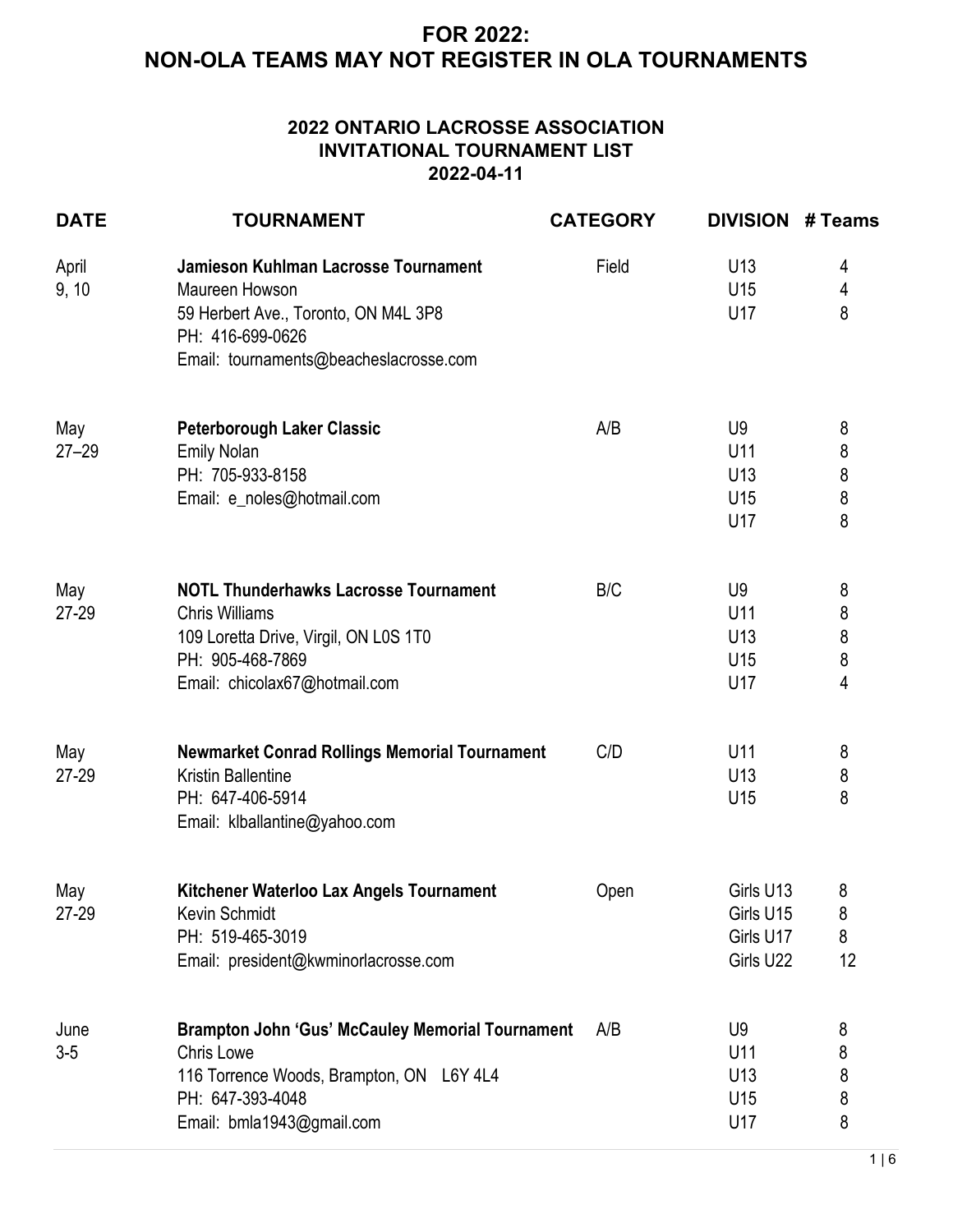|               |                                                                                                                                     |      | U22                   | $\bf 8$                     |
|---------------|-------------------------------------------------------------------------------------------------------------------------------------|------|-----------------------|-----------------------------|
| June<br>$3-5$ | <b>Six Nations Confederacy Tournament</b>                                                                                           | C/D  | U <sub>9</sub><br>U11 | $\boldsymbol{8}$<br>$\bf 8$ |
|               | Tanya Henhawk<br>PH: 519-717-6957                                                                                                   |      | U13                   | $\delta$                    |
|               | Email: tan_trh@hotmail.com                                                                                                          |      | U15                   | $\bf 8$                     |
|               |                                                                                                                                     |      | U17                   | $\,8\,$                     |
|               |                                                                                                                                     | Open | Girls U22             | 8                           |
|               |                                                                                                                                     |      |                       |                             |
| June          | <b>Guelph Chuck Miller Royal City Classic</b>                                                                                       | A/B  | U <sub>9</sub>        | 8                           |
| $10-12$       | <b>Tricia Chilton</b>                                                                                                               |      | U11                   | $\, 8$                      |
|               | PH: 519-362-2654                                                                                                                    |      | U <sub>13</sub>       | $\bf 8$                     |
|               | Email: tournament@guelphregalslacrosse.com                                                                                          |      | U15                   | $\bf 8$                     |
|               |                                                                                                                                     |      | U17                   | $\bf 8$                     |
| June          | <b>Milton Jim Leworthy Tournament</b>                                                                                               | B/C  | U <sub>9</sub>        | 8                           |
| $10 - 12$     | <b>Cindy Bennett</b>                                                                                                                |      | U11                   | $\bf 8$                     |
|               | 905 Cabot Trail Milton, ON L9T 3W5                                                                                                  |      | U <sub>13</sub>       | $\boldsymbol{8}$            |
|               | PH: 905-699-8247                                                                                                                    |      | U15                   | $\delta$                    |
|               | Email: mmla.tournament@milton-mavericks.ca                                                                                          |      | U17                   | 8                           |
|               |                                                                                                                                     |      |                       |                             |
| June          | <b>Stayner Hitmen Spring Showdown</b>                                                                                               | C/D  | U <sub>9</sub>        | $6\phantom{.}6$             |
| $10 - 12$     | Michele Boileau                                                                                                                     |      | U11                   | $\boldsymbol{6}$            |
|               | PH: 705-220-8074                                                                                                                    |      | U <sub>13</sub>       | $\,6\,$                     |
|               | Email: staynerhitmentournaments@gmail.com                                                                                           |      | U <sub>15</sub>       | $\boldsymbol{6}$            |
|               |                                                                                                                                     |      | U17                   | $\boldsymbol{6}$            |
|               |                                                                                                                                     | Open | U22                   | 5                           |
| June 11       | <b>Arthur Jim Richardson Memorial U13 Tournament</b><br>Dan and Annie Hadley<br>PH: 519-574-2550<br>Email: annie_danny8@hotmail.com | D    | U <sub>13</sub>       | 8                           |
| June          | Owen Sound Fathers Day Heritage Classic                                                                                             | Open | <b>PPWT</b>           | 8                           |
| $17-19$       | <b>Marc Butuk</b>                                                                                                                   | B/C  | U9                    | 8                           |
|               | PH: 519-370-8055                                                                                                                    |      | U11                   | 8                           |
|               | Email: chair@osmltournament.ca                                                                                                      |      | U <sub>13</sub>       | 8                           |
|               |                                                                                                                                     |      | U15                   | 8                           |
|               |                                                                                                                                     |      | U17                   | 8                           |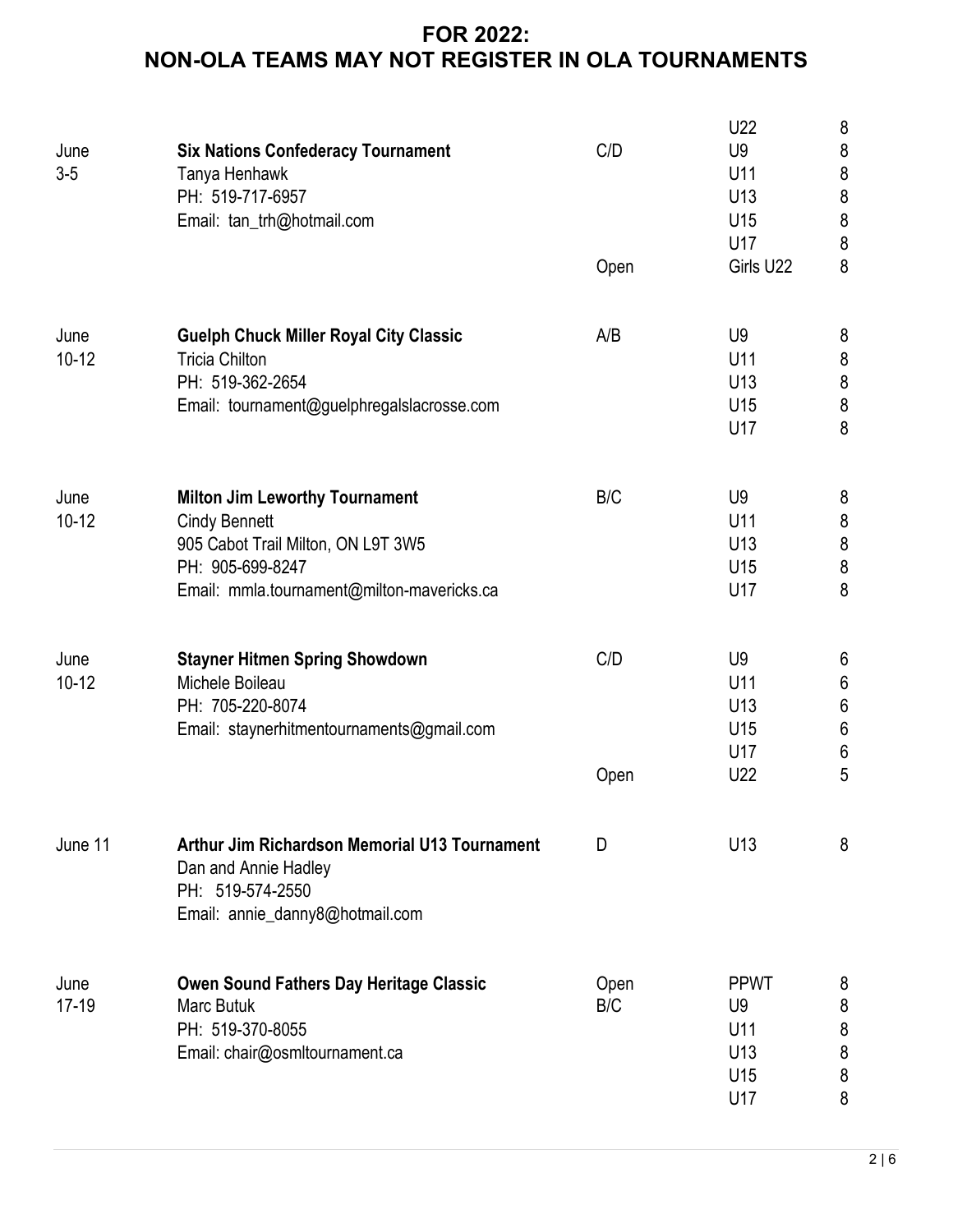| June<br>$17-19$ | St. Catharines Legends of Lacrosse Tournament<br>Nathan Gatt<br>437 Welland Ave. #300 St. Catharines, ON<br>PH: 905-401-7738                                               | A/B  | U11<br>U <sub>13</sub><br>U15<br>U17                   | 8<br>$\bf 8$<br>$\bf 8$<br>$\boldsymbol{8}$           |
|-----------------|----------------------------------------------------------------------------------------------------------------------------------------------------------------------------|------|--------------------------------------------------------|-------------------------------------------------------|
|                 | Email: ngatt212@gmail.com                                                                                                                                                  | Open | Girls U13<br>Girls U15<br>Girls U17<br>Girls U22       | $\bf 8$<br>$\bf 8$<br>$\bf 8$<br>8                    |
| June<br>$17-19$ | <b>Barrie Anthony Acchione Memorial Classic</b><br>Vanessa Acchione<br>PH: 705-309-6402<br>Email: tournament@barrieminorlacrosse.com                                       | C/D  | U <sub>9</sub><br>U11<br>U <sub>13</sub><br>U15<br>U17 | 8<br>$\bf 8$<br>$\bf 8$<br>$\boldsymbol{\delta}$<br>8 |
| June<br>$17-19$ | <b>Simcoe Annual Father's Day Tournament</b><br>Ron Schweitzer<br>21 Keith Richardson Pkwy, Townsend, ON N0A 1S0<br>PH: 905-730-1426<br>Email: smlapresident2020@gmail.com | D/E  | U <sub>13</sub><br>U <sub>15</sub>                     | 8<br>8                                                |
| June<br>18      | <b>Cornwall "Small but Mighty" Paperweight Tournament</b><br><b>Beth Pollock</b><br>PH: 613-577-2384<br>Email: cornwallminorlax@gmail.com                                  | Open | <b>PPWT</b>                                            | 6                                                     |
| June<br>18-19   | <b>Oakville</b><br>Rob MacDougall Memorial Paperweight Tournament<br>Jane Chen<br>PH: 416-876-7883<br>Email: tournament@oakvillelacrosse.com                               | Open | <b>PPWT</b>                                            | 16                                                    |
| June<br>24-26   | <b>Orangeville Barry Burman Summer Shootout</b><br>Brenda Burman<br>Email: brendaburman@hotmail.com                                                                        | A/B  | U <sub>9</sub><br>U11<br>U <sub>13</sub><br>U15<br>U17 | 8<br>8<br>$\bf 8$<br>8<br>8                           |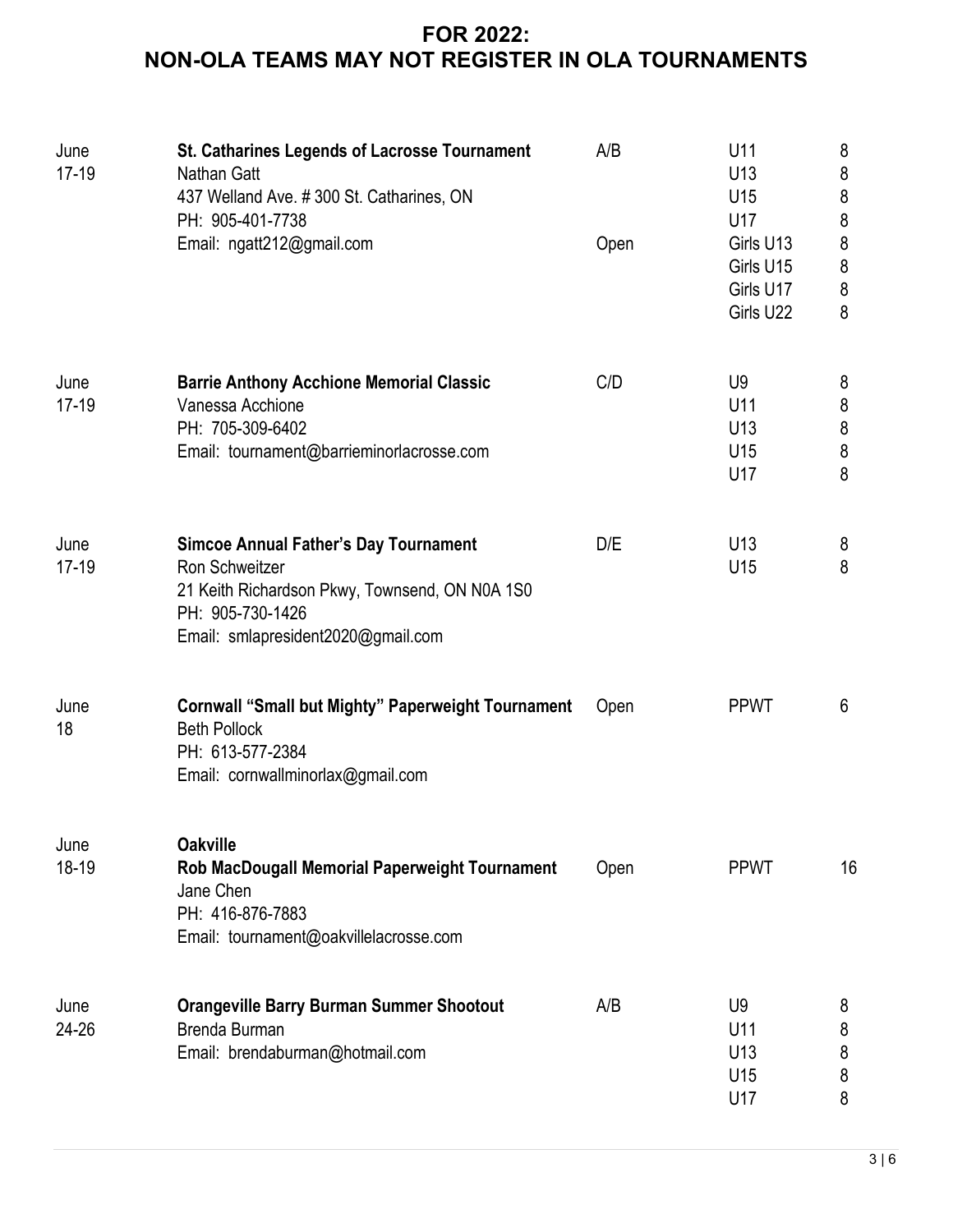| June<br>24-26    | <b>West Durham</b><br>Don Swindells Memorial Rockmen Tournament<br>Lynn Swindells<br>897 Oberland Drive, Oshawa, ON L1K 2M2<br>PH: 647-282-4475<br>Email: lynnswindells@rogers.com                                                     | B/C         | U <sub>9</sub><br>U11<br>U <sub>13</sub><br>U15<br>U17             | 8<br>$\, 8$<br>$\bf 8$<br>$\,8\,$<br>8             |
|------------------|----------------------------------------------------------------------------------------------------------------------------------------------------------------------------------------------------------------------------------------|-------------|--------------------------------------------------------------------|----------------------------------------------------|
| June<br>24-26    | <b>Centre Wellington Scott Gerrie Memorial Tournament</b><br>Nathan Joyes<br>PH: 519-831-4636<br>Email: tournaments@cwmla.com                                                                                                          | C/D         | U <sub>9</sub><br>U11<br>U <sub>13</sub><br>U15                    | 8<br>$\bf 8$<br>$\,8\,$<br>8                       |
| June<br>24-26    | Huntsville Jack Bionda Shootout<br><b>Gus Liadis</b><br>PH: 705-571-6794<br>Email: konstantinosliadis@yahoo.com                                                                                                                        | B/C         | U11<br>U <sub>13</sub><br>U <sub>15</sub>                          | 8<br>$\bf 8$<br>8                                  |
| July<br>$1 - 3$  | <b>Hamilton Super Series</b><br>Joel Firmin /Jennifer Pate<br>35 Curtain Ave. / 21 Cameron Drive<br>Hamilton, ON / Ancaster, ON<br>PH: 905-929-5635 / 905-870-6982<br>Email: joelfirmin1307@hotmail.com<br>Email: jenapate@hotmail.com | B/C<br>Open | U <sub>9</sub><br>U11<br>U <sub>13</sub><br>U15<br>U17<br>U22      | 8<br>$\bf 8$<br>$\bf 8$<br>$\bf 8$<br>$\bf 8$<br>8 |
| July<br>$8 - 10$ | <b>Whitby Chicks with Sticks</b><br>Donelle Latimer<br>1297 Belair Cres., Oshawa, ON L1K 1G9<br>PH: 905-767-6031<br>Email: tournaments@whitbyminorlacrosse.com                                                                         | Open        | Girls U13<br>Girls U15<br>Girls U17<br>Girls U22                   | 8<br>8<br>8<br>12                                  |
| July<br>$8 - 10$ | <b>Oshawa Tucker Williams Braver than Brave</b><br>Paul Vivian<br>PH: 905-435-5534<br>Email: president@oshawalacrosse.ca                                                                                                               | B/C         | U <sub>9</sub><br>U11<br>U <sub>13</sub><br>U <sub>15</sub><br>U17 | 8<br>8<br>8<br>8<br>8                              |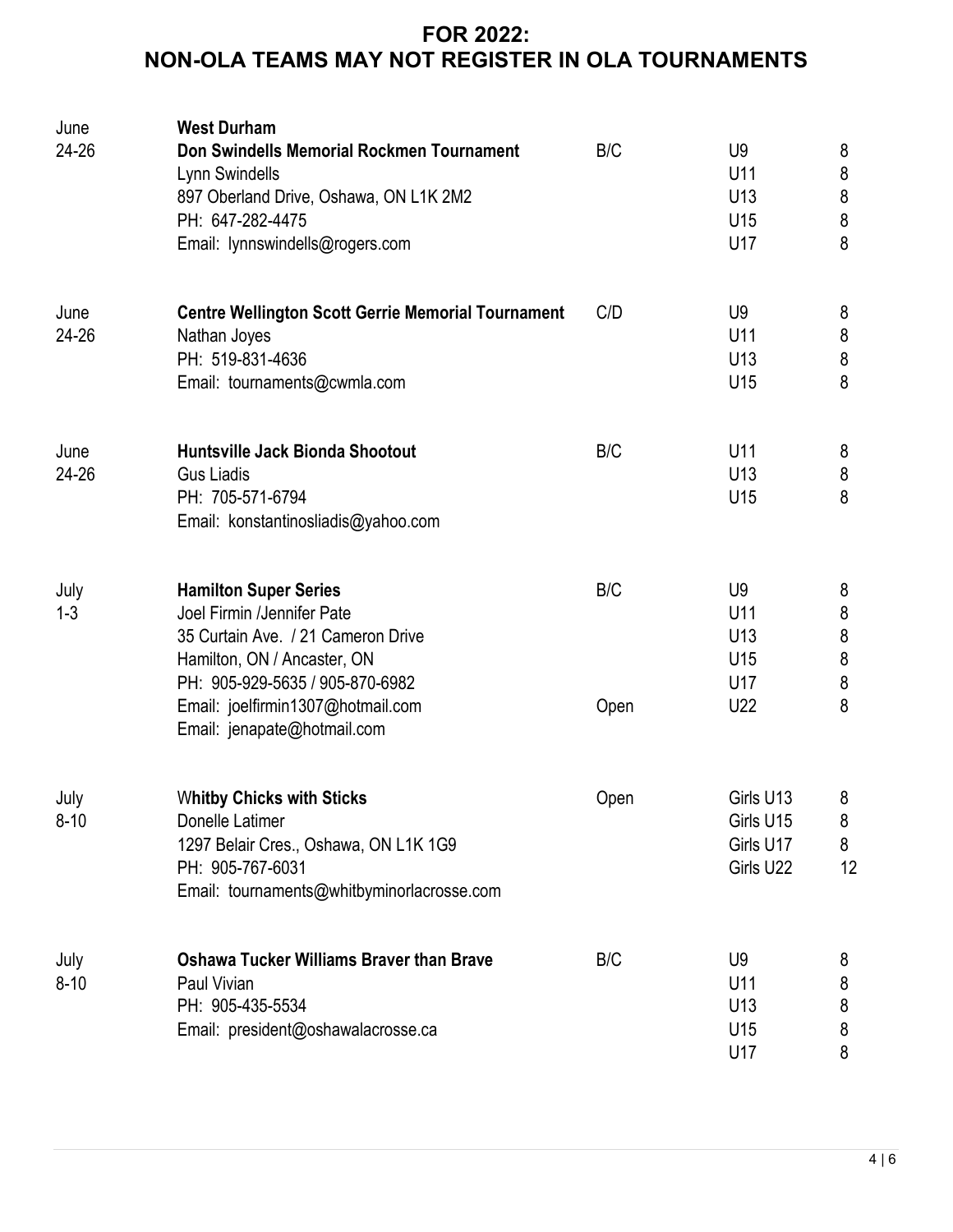| July<br>$8 - 10$  | <b>Gloucester Ray Broadworth Tournament</b><br>Stephanie Pagan<br>PH: 613-821-0484<br>Email: president@gloucester-lacrosse.com                                                                                                                                                              | B, C, D<br>Mixed                                     | U <sub>9</sub><br>U11<br>U <sub>13</sub><br>U <sub>15</sub><br>U17 | 8<br>8<br>8<br>8<br>8 |
|-------------------|---------------------------------------------------------------------------------------------------------------------------------------------------------------------------------------------------------------------------------------------------------------------------------------------|------------------------------------------------------|--------------------------------------------------------------------|-----------------------|
| July<br>9         | <b>Toronto Beaches</b><br><b>Hogtown Paperweight Lacrosse Tournament</b><br>Maureen Howson<br>59 Herbert Ave., Toronto, ON M4L 3P8<br>PH: 416-699-0626<br>Email: m.howson@sympatico.ca                                                                                                      | Open<br>**Played outdoors at Kew Beach Gardens Box** | <b>PPWT</b><br>Back up in case of rain - Ted Reeve Bubble          | 4                     |
| July<br>9         | Arthur Brent McDougall Memorial U15 Tournament<br>Dan and Annie Hadley<br>PH: 519-574-2550<br>Email: annie_danny8@hotmail.com                                                                                                                                                               | D                                                    | U <sub>15</sub>                                                    | 8                     |
| July<br>$15 - 17$ | <b>Clarington Dan Greer Memorial</b><br><b>Danielle Carroll</b><br>PH: 905-809-8615<br>Email: dlintercarroll@gmail.com                                                                                                                                                                      | A/B<br>C/D                                           | U9<br>U11<br>U <sub>9</sub><br>U11                                 | 8<br>8<br>8<br>8      |
| July<br>$15 - 17$ | <b>Nepean Capitol Showdown Tournament</b><br>Mark Lange<br>PH: 873-353-9413<br>Email: mark@knightslacrosse.ca                                                                                                                                                                               | C/D                                                  | U9<br>U11<br>U <sub>13</sub><br>U <sub>15</sub><br>U17             | 8<br>8<br>8<br>8<br>8 |
| July<br>$22 - 24$ | <b>Conradi-Engemann Memorial U22 Tournament</b><br>Marg Boldt<br>Dora Ruch<br>34 Loretta St.<br>/ 46 Royal Orchard Cres.<br>P.O. Box 1002<br>St. Catharines, ON<br>Virgil, ON LOS 1TO / L2N 4E9<br>PH: 905-468-3756 / PH: 905-935-4781<br>Email: marg_boldt@sympatico.ca / bruch8@cogego.ca | Open                                                 | U22                                                                | 16                    |